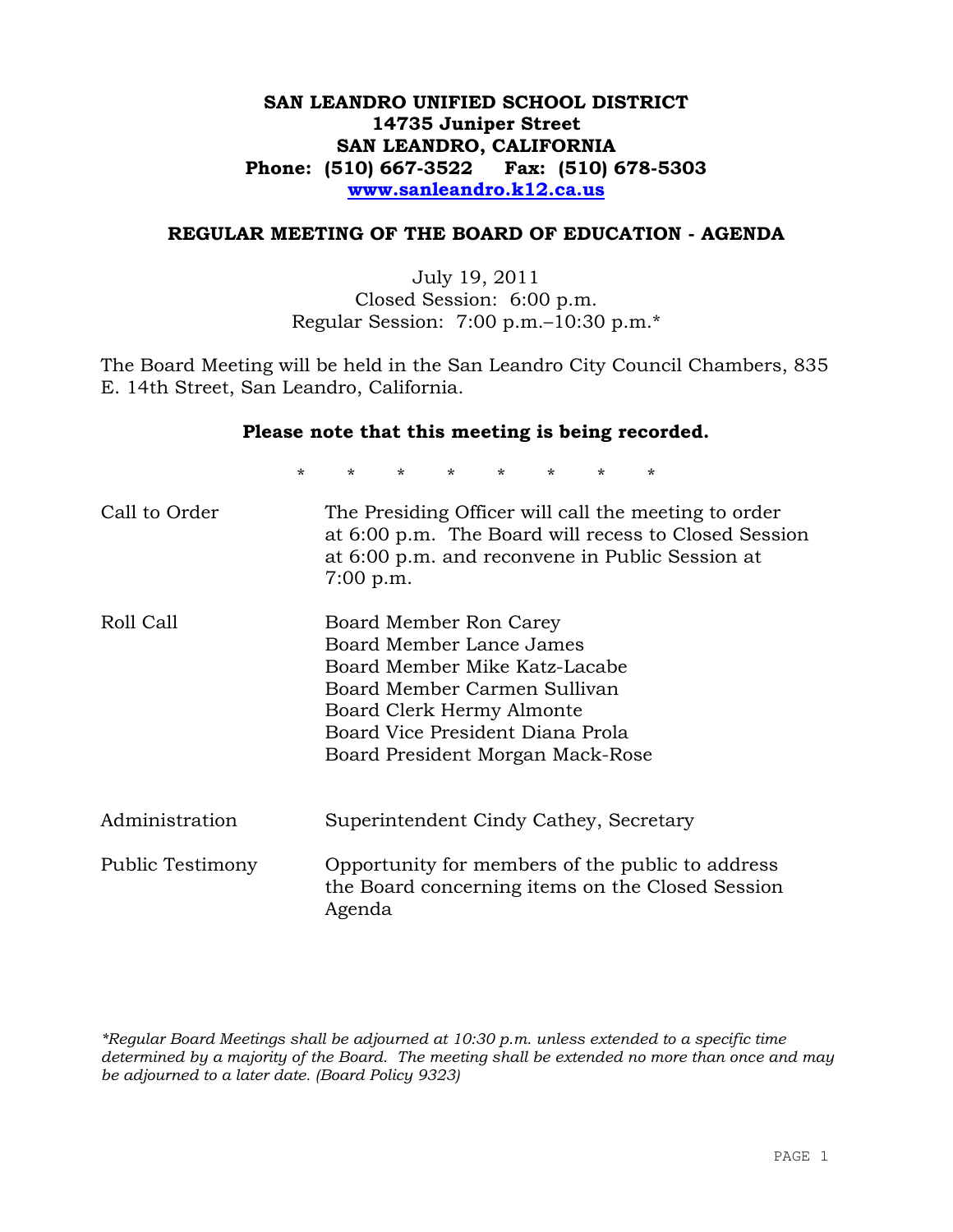Prior to the Public Session, the Board will meet in Closed Session pursuant to Government Code Section 54957, 54957.6, and 54956.9(b).

- a) Public Employee Discipline/Dismissal/Release/Hiring
- b) Conference with Labor Negotiator
	- A. CSEA
	- B. Unrepresented Employees: SLMA; Superintendent
- c) Conference with Legal Counsel Anticipated Litigation Significant exposure to litigation – 1 case

| Report Closed<br><b>Session Action</b> | Motion __________ Second __________ Vote ________      |                                                                                                                                                                                                                                                                                                                                                                                                                                                                                                                                                                                                                                                                                                                                                                                                                                                                                                                                                                                                                        |
|----------------------------------------|--------------------------------------------------------|------------------------------------------------------------------------------------------------------------------------------------------------------------------------------------------------------------------------------------------------------------------------------------------------------------------------------------------------------------------------------------------------------------------------------------------------------------------------------------------------------------------------------------------------------------------------------------------------------------------------------------------------------------------------------------------------------------------------------------------------------------------------------------------------------------------------------------------------------------------------------------------------------------------------------------------------------------------------------------------------------------------------|
| Pledge of Allegiance                   |                                                        |                                                                                                                                                                                                                                                                                                                                                                                                                                                                                                                                                                                                                                                                                                                                                                                                                                                                                                                                                                                                                        |
| Approve Agenda                         |                                                        | Approve the Regular Meeting Agenda of July 19, 2011                                                                                                                                                                                                                                                                                                                                                                                                                                                                                                                                                                                                                                                                                                                                                                                                                                                                                                                                                                    |
|                                        | Motion ___________ Second _____________ Vote _________ |                                                                                                                                                                                                                                                                                                                                                                                                                                                                                                                                                                                                                                                                                                                                                                                                                                                                                                                                                                                                                        |
| Legal Statement                        | 54954.2(a)                                             | Members of the audience who wish to address the<br>Board are asked to complete the yellow card available at<br>the entrance and submit it to the Board's Administrative<br>Assistant. Speakers who have completed the card will be<br>called when the item is reached on the agenda or, for<br>non-agenda items, during the Public Testimony. Cards<br>are to be turned in before the item is reached on the<br>agenda. Please note that this meeting is being recorded.<br>State law prohibits the Board of Education from taking<br>any action on or discussing items that are not on the<br>posted agenda except to A) briefly respond to statements<br>made or questions posed by the public in attendance; B)<br>ask questions for clarification; C) provide a reference to a<br>staff member or other resource for factual information in<br>response to the inquiry; or D) ask a staff member to<br>report back on the matter at the next meeting and/or put<br>it on a future agenda. (Government Code Section |

#### **7:00-7:05 PM PUBLIC TESTIMONY ON NON-AGENDA ITEMS**

Members of the audience, who wish to address the Board, please complete the yellow card available at the entrance and submit it to the Board's Administrative Assistant. Cards are to be turned in before the item is reached on the agenda.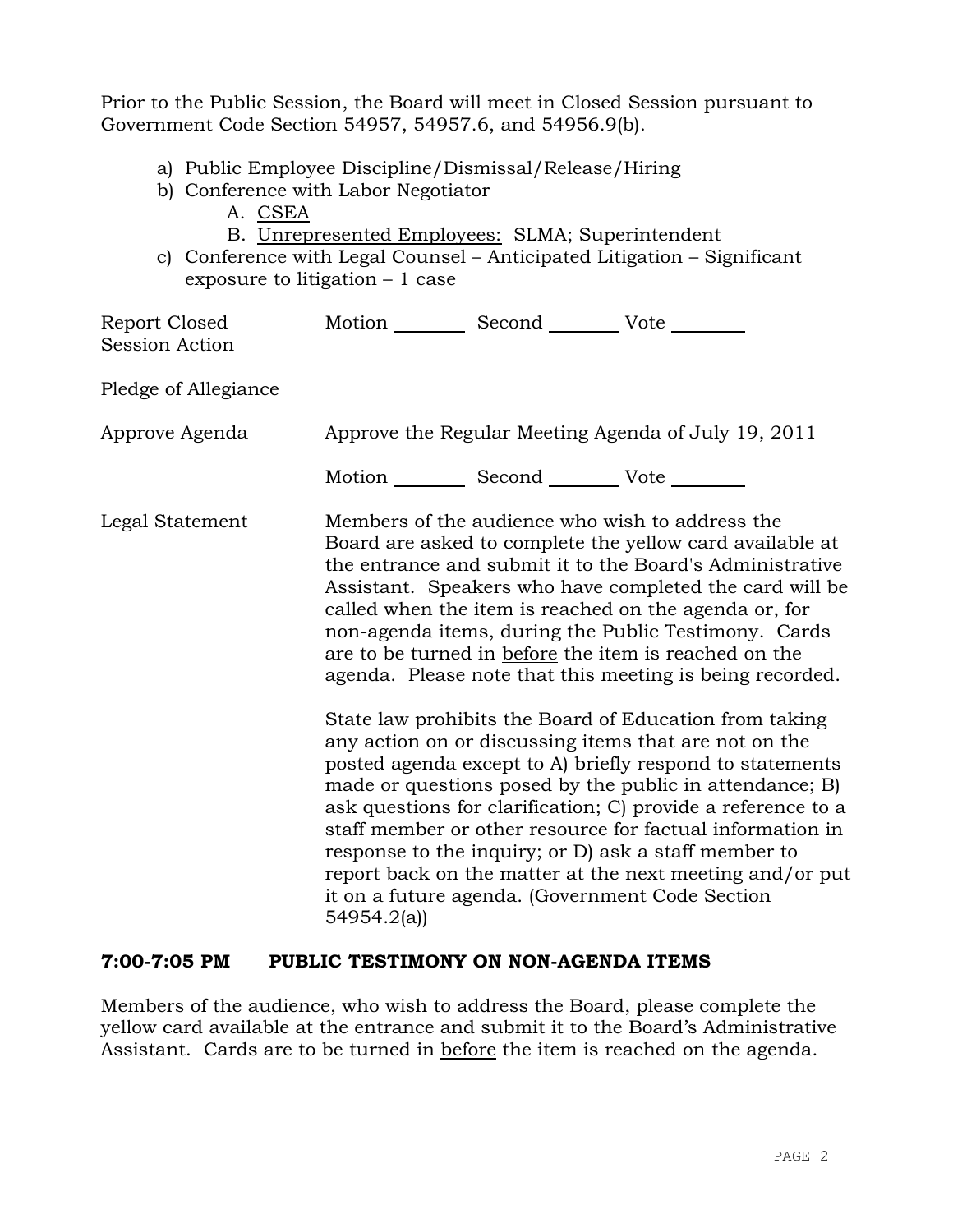# **DISTRICT GOAL #5 Ensure Safe and Well Maintained Facilities**

# **7:05-7:45 PM PRESENTATION**

\* Certificates of Commendation

The Superintendent and Board of Education will recognize members of the Measure M Sports Complex and Burrell Field and the San Leandro High School Swim Center Conceptual Design Teams with a Certificate of Commendation.

\* Bond Projects Presentation

Song Chin-Bendib, Assistant Superintendent Business and Operations and Mike Murphy, Director of Bond & Measure B Projects, will provide a presentation on the bond projects. The presentation will include three major parts with the main goal to have the Board identify, discuss and approve the projects to be funded from the Measure B savings.

The three parts of the presentation are:

- 1. A progress and annual report on the Measure B bond projects. The report will include up-to-date expenditures, estimated percentage of projects completed, state matching fund savings and other relevant information related to the Measure B bond
- 2. An update on Measure M including the completed Conceptual Design meetings and preparation for the next steps
- 3. Identification of projects to be funded from Measure B savings. These are projects above and beyond those funded from the regular \$109M Measure B Bond. As of June 30, 2011, Measure B bond has savings from State Matching Funds in the amount of approximately \$17M. The Board will identify projects to be funded from the savings.

## **7:45-8:30PM CONFERENCE ITEM**

These items are submitted for advance planning and to assist the Board in establishing future agenda items. The Board may, however, take action on the following: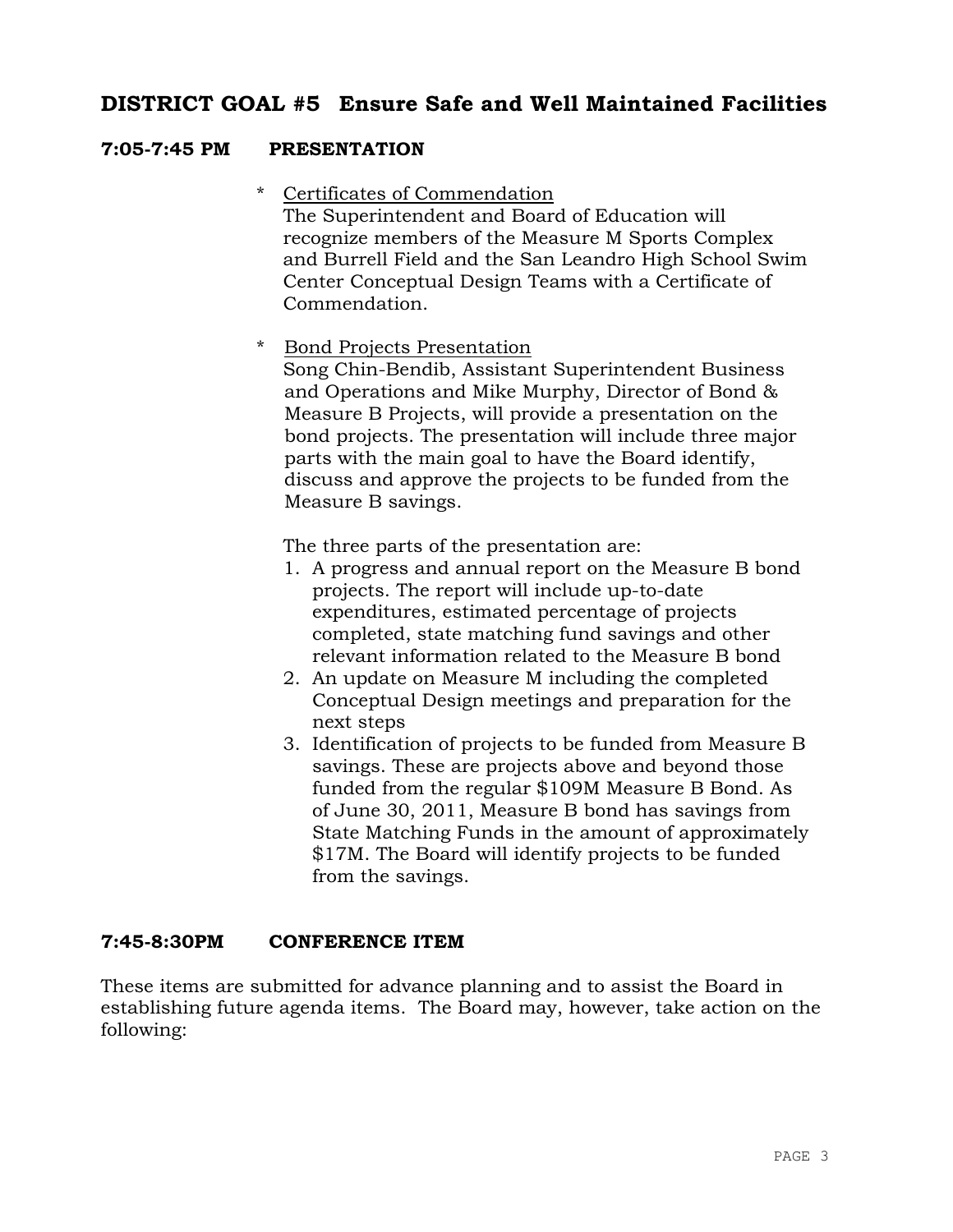## Facilities & Construction

| $5.1-CF$               | <b>Staff Recommendation:</b>                       |  |  |  |  |
|------------------------|----------------------------------------------------|--|--|--|--|
| Discuss, Consider and  | The Board will discuss, consider and approve the   |  |  |  |  |
| Approve the Proposed   | proposed list of projects to be created and funded |  |  |  |  |
| List of Projects to be | from Measure B Savings.                            |  |  |  |  |
| Funded from Measure    |                                                    |  |  |  |  |
| <b>B</b> Savings       | Motion<br>Second<br>Vote                           |  |  |  |  |

## **8:30-8:45PM REPORTS**

Correspondence Union Representative Reports Superintendent's Report Board Committee Reports

- Communication
- Curriculum/Policy
- Facilities/Technology

## **8:45-9:10PM CONSENT ITEMS**

These items are considered routine and may be enacted by a single motion. At the request of any member of the Board, any item on the consent agenda shall be removed and given individual consideration for action as a regular agenda item.

#### General Services

| $1.1-C$<br>Approval of Board<br>$Minutes - May 31,$<br>2011 | <b>Staff Recommendation:</b><br>Approve the minutes of the special Board meeting<br>held on May 31, 2011. |    |
|-------------------------------------------------------------|-----------------------------------------------------------------------------------------------------------|----|
|                                                             | Motion Second Vote ______                                                                                 |    |
| $1.2 - C$<br>Approval of Board<br>Minutes – June 7,<br>2011 | Staff Recommendation:<br>Approve the minutes of the regular Board meeting<br>held on June 7, 2011.        |    |
|                                                             | Motion Second Vote                                                                                        |    |
| Human Resources                                             |                                                                                                           |    |
| $2.1-C$<br>Acceptance of<br>Personnel Report                | <b>Staff Recommendation:</b><br>Accept Personnel Report as submitted.                                     | 13 |
|                                                             | Motion Second Vote                                                                                        |    |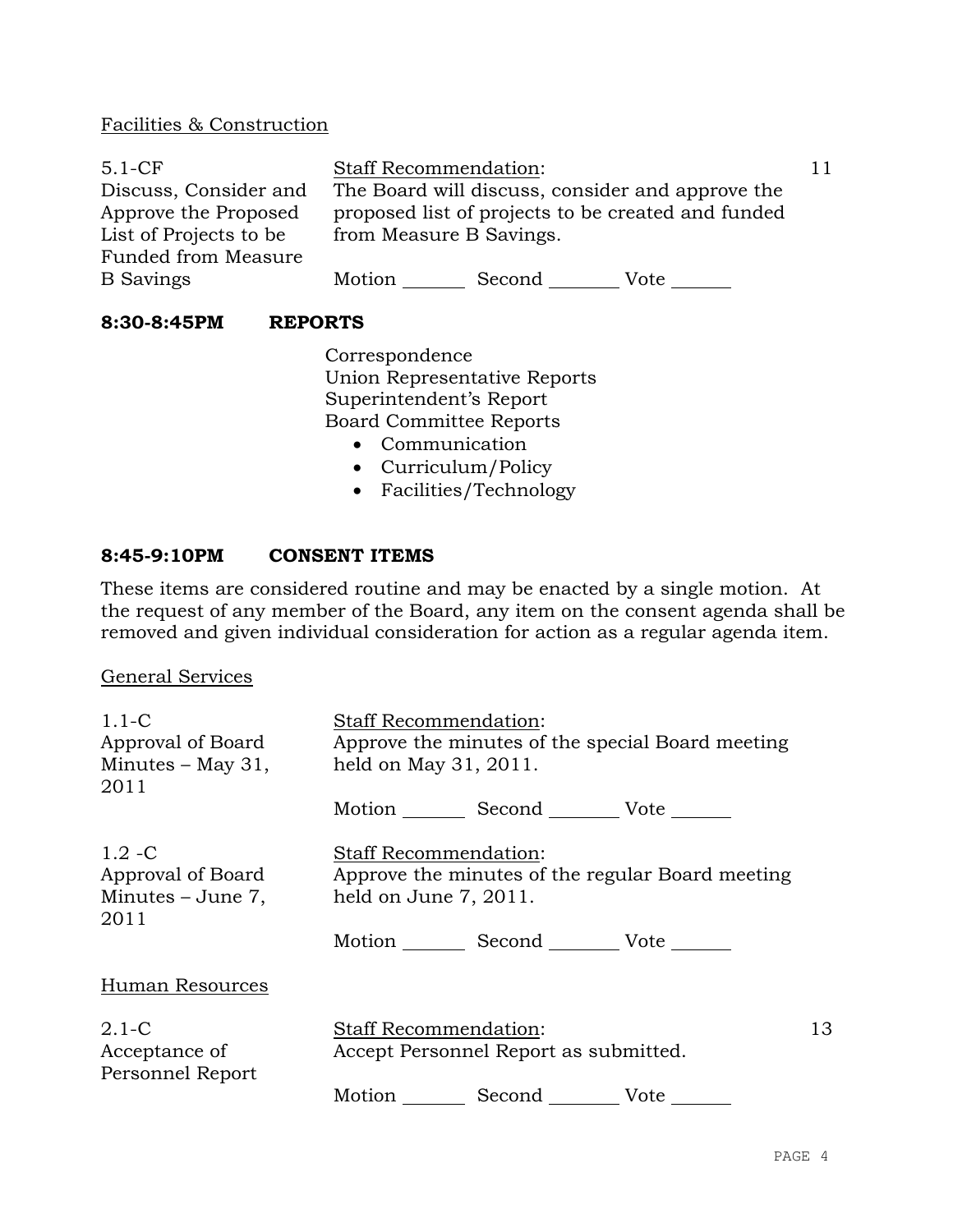| $2.2\text{-C}$             | <b>Staff Recommendation:</b>                     |  |
|----------------------------|--------------------------------------------------|--|
| Renewal of Student         | Approve the student teaching agreements between  |  |
| <b>Teaching Agreements</b> | San Leandro Unified School District and Saint    |  |
|                            | Mary's College of California for August 15, 2011 |  |
|                            | to August 14, 2012 and San Francisco State       |  |
|                            | University for July 2, 2011 to June 30, 2014.    |  |

Motion Second Vote

## Educational Services

3.1-C Acceptance of Donations

## Staff Recommendation:

Approve the acceptance of gifts to the District as follows:

## **Washington Elementary School**

• \$1,000 from San Leandro Sports Foundation

## **Bancroft Middle School**

- 2 cases of binders from C.E.O. Women, Oakland
- 2 paper cutters and 2 cases of cardstock paper from Alireza Saffarian

## **John Muir Middle School**

- \$100 from Latinos Unidos
- \$1,150.47 from Marriott International Inc. for contribution back to school based on the band's Disneyland reservation package.

#### **San Leandro High School**

 1 Yamaha Digital Piano; 1 Yamaha keyboard pedal; 1 Proline keyboard stand; 1 Roland keyboard amplifier; 1 Low Down Bass amplifier and 1 QuicLok keyboard bench from *Keep Music Rockin' Foundation*

Motion \_\_\_\_\_\_\_\_ Second \_\_\_\_\_\_\_\_ Vote \_\_\_\_\_\_

24

3.2-C Non-Public School/Agency **Contract** 

Staff Recommendation: Approve the non-public school/agency contract.

Motion Second Vote \_\_\_\_\_\_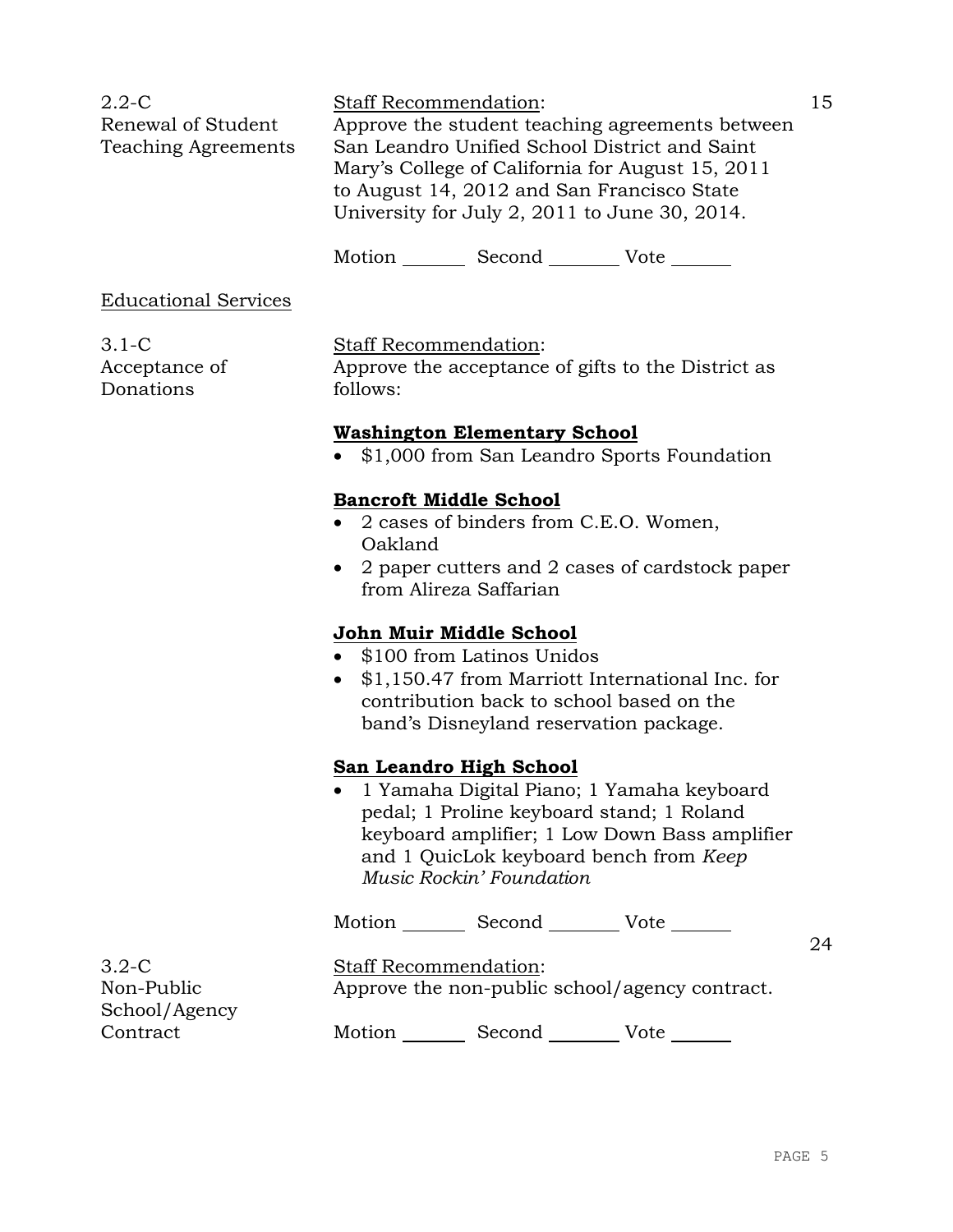| $3.3-C$<br>Revisions to<br>Administrative<br>Regulation 6153 and<br>Exhibit $E(4a)$ 6153,<br><b>School Sponsored Trips</b>                                                                                                      | Staff Recommendation:<br>Approve Revisions to Administrative Regulation<br>6153 and Exhibit E(4a) 6153, School Sponsored<br>Trips. |                                                                                                                                                                                    |                                                                                                     |    |  |  |
|---------------------------------------------------------------------------------------------------------------------------------------------------------------------------------------------------------------------------------|------------------------------------------------------------------------------------------------------------------------------------|------------------------------------------------------------------------------------------------------------------------------------------------------------------------------------|-----------------------------------------------------------------------------------------------------|----|--|--|
|                                                                                                                                                                                                                                 |                                                                                                                                    | Motion _________ Second __________ Vote _______                                                                                                                                    |                                                                                                     |    |  |  |
| $3.4-C$<br><b>Contracted Services</b><br>between San Leandro<br>Unified School District<br>and Performance fact,<br><i>Inc.</i> and Wilson<br>Elementary School for<br><b>Facilitation Services for</b><br>the 2011-2012 School | <b>Staff Recommendation:</b>                                                                                                       | Approve Contracted Services between San<br>fact, Inc. for facilitation services for Wilson                                                                                         | Leandro Unified School District and Performance<br>Elementary School for the 2011-2012 school year. | 33 |  |  |
| Year                                                                                                                                                                                                                            |                                                                                                                                    | Motion _________ Second _________ Vote _______                                                                                                                                     |                                                                                                     |    |  |  |
| $3.5-C$<br>Contract between the<br>San Leandro Unified<br>School District and<br><b>Bob Wack Effective</b><br>Learning Resources for<br>Professional<br>Development for Fred<br>T. Korematsu Campus                             | Staff Recommendation:                                                                                                              | Approve the contract between San Leandro<br>Unified School District and Bob Wack Effective<br>for the Fred T. Korematsu Campus.<br>Motion _________ Second __________ Vote _______ | Learning Resources for professional development                                                     | 38 |  |  |
|                                                                                                                                                                                                                                 |                                                                                                                                    |                                                                                                                                                                                    |                                                                                                     |    |  |  |
| <u>Business &amp; Operations</u>                                                                                                                                                                                                |                                                                                                                                    |                                                                                                                                                                                    |                                                                                                     |    |  |  |
| $4.1 - C$<br>Ratification of Payroll                                                                                                                                                                                            | Staff Recommendation:<br>\$4,829,763.                                                                                              | Ratify June 2011 payroll in the amount of                                                                                                                                          |                                                                                                     |    |  |  |
|                                                                                                                                                                                                                                 |                                                                                                                                    | Motion _________ Second _________ Vote _______                                                                                                                                     |                                                                                                     |    |  |  |
| $4.2-C$<br>Staff Recommendation:<br>Approve Bill Warrants #88-50008687 through<br>Approval of Bill<br>#88-500011888 in the amount of \$1,809,229.48.<br>Warrants                                                                |                                                                                                                                    |                                                                                                                                                                                    |                                                                                                     |    |  |  |
|                                                                                                                                                                                                                                 |                                                                                                                                    | Motion _________ Second ___________ Vote _______                                                                                                                                   |                                                                                                     |    |  |  |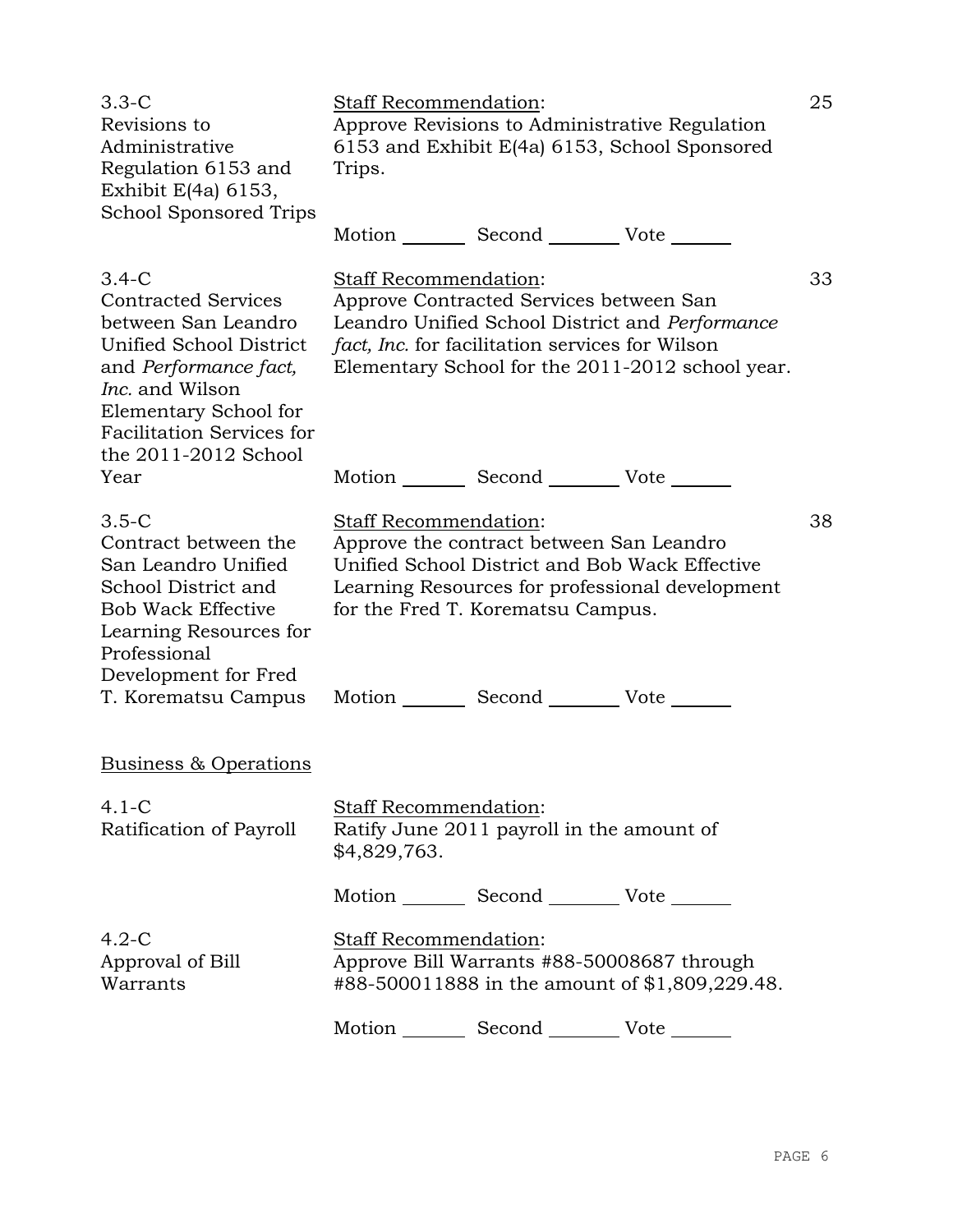| $4.3-C$<br>Intra-Budget Transfers<br>and Revisions                                                                                                                                                                                            | Staff Recommendation:<br>June 2011.                                                                                                               |        | Approve the request for Intra-Budget Transfers for                                               |    |
|-----------------------------------------------------------------------------------------------------------------------------------------------------------------------------------------------------------------------------------------------|---------------------------------------------------------------------------------------------------------------------------------------------------|--------|--------------------------------------------------------------------------------------------------|----|
|                                                                                                                                                                                                                                               | Motion _________ Second __________ Vote _______                                                                                                   |        |                                                                                                  |    |
| $4.4-C$<br>Resolution #11-36 to<br>Declare Certain<br>Equipment Surplus<br>and/or Obsolete.                                                                                                                                                   | Staff Recommendation:<br>Adopt Resolution #11-36 to declare certain<br>and condition of the designated equipment.                                 |        | equipment surplus and/or obsolete due to the age                                                 | 40 |
|                                                                                                                                                                                                                                               | Motion _________ Second ___________ Vote _______                                                                                                  |        |                                                                                                  | 45 |
| $4.5-C$<br><b>Contract Agreement</b><br>with Hayward<br>Healthcare and<br>Wellness Center for the<br>Certified Nursing<br>Assistant and Home<br>Health Aide Career<br><b>Technical Education</b><br>Programs through the<br>San Leandro Adult | Staff Recommendation:<br>and Wellness Center for the Certified Nursing<br>Education Programs through the San Leandro<br>Adult School.             |        | Approve the agreement with Hayward Healthcare<br>Assistant and Home Health Aide Career Technical |    |
| School                                                                                                                                                                                                                                        | Motion _________ Second _________ Vote _______                                                                                                    |        |                                                                                                  |    |
| $4.6-C$<br>Contract with Vicki<br>Henry to work in the<br><b>Business Services</b>                                                                                                                                                            | Staff Recommendation:<br>the Business Services Department.                                                                                        |        | Approve the Contract with Vicki Henry to work in                                                 | 52 |
| Department                                                                                                                                                                                                                                    | Motion _________ Second _________ Vote _______                                                                                                    |        |                                                                                                  |    |
| $4.7 - C$<br>Public Disclosure of<br>Collective Bargaining<br>Agreement                                                                                                                                                                       | Staff Recommendation:<br>Approve the Public Disclosure of Collective<br>Bargaining Agreement.<br>Motion _________ Second __________ Vote _______  |        |                                                                                                  | 55 |
| $4.8-C$<br><b>Educational Dental</b><br>Group Enterprise<br>(EDGE) Participation<br>Agreement with the<br>Alameda County<br>Schools Insurance                                                                                                 | Staff Recommendation:<br>Alameda County Schools Insurance Group<br>(ACSIG) Educational Dental Group Enterprise<br>(EDGE) participation agreement. |        | Approve and authorize the signing of a copy of the                                               | 64 |
| Group (ACSIG)                                                                                                                                                                                                                                 | Motion                                                                                                                                            | Second | Vote                                                                                             |    |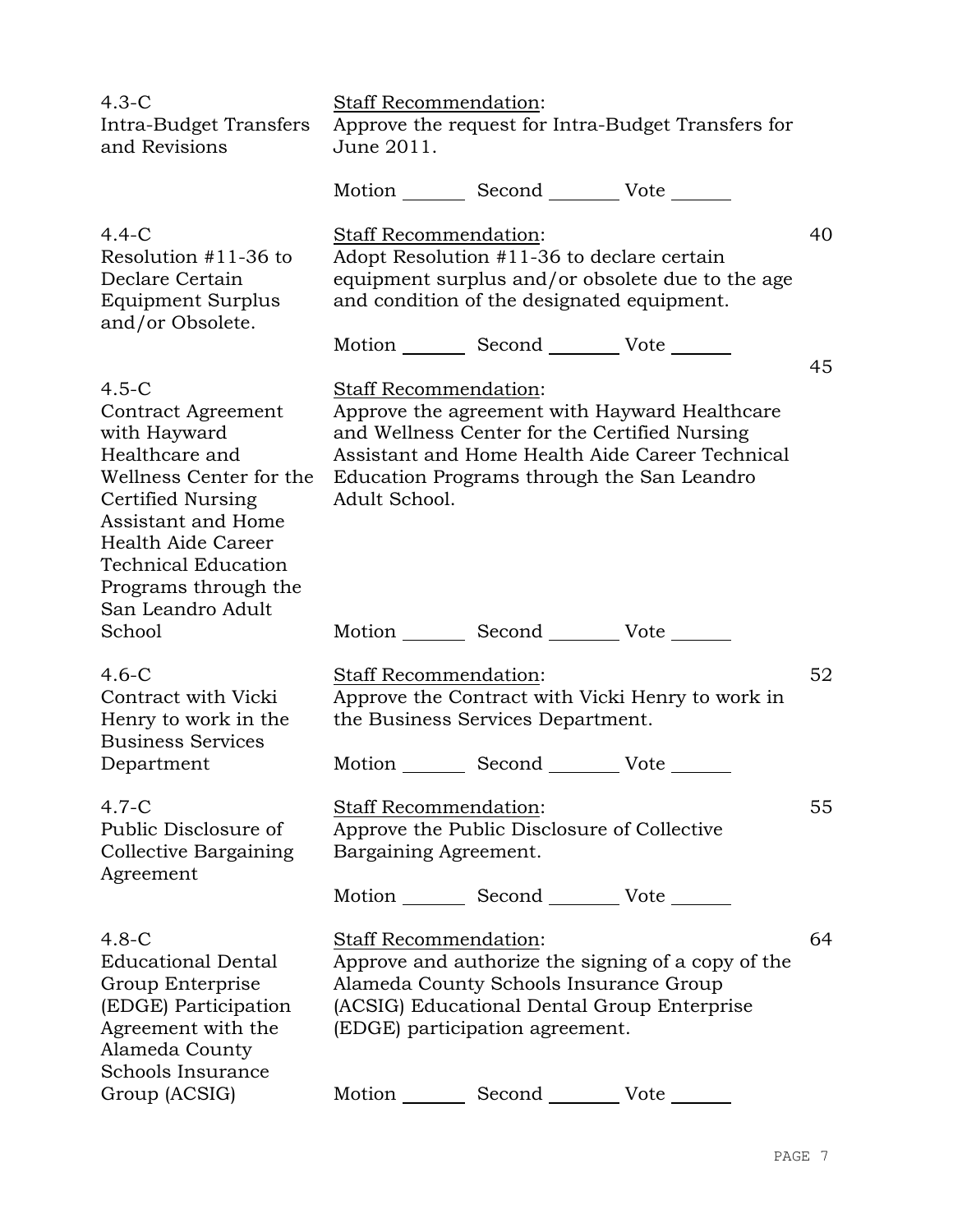# Facilities and Construction

| $5.1 - C$<br>Proposal from<br>Hohbach-Lewin, Inc. to<br>Provide a District Wide<br>Seismic Evaluation of<br><b>Buildings</b>                    | Staff Recommendation:                                        | in the amount up to \$65,000, to provide a<br>District Wide seismic evaluation of buildings.<br>Motion _________ Second ___________ Vote _______ | Approve the proposal from Hohbach-Lewin, Inc.                                                        | 72  |
|-------------------------------------------------------------------------------------------------------------------------------------------------|--------------------------------------------------------------|--------------------------------------------------------------------------------------------------------------------------------------------------|------------------------------------------------------------------------------------------------------|-----|
| $5.2-C$<br>Change Order #5 to the<br>D. L. Falk<br>Construction, Inc.<br>Construction Contract,<br>for the Career<br><b>Technical Education</b> | Staff Recommendation:<br>Education (CTE) Project.            | Approve Change Order #5 to the D. L. Falk<br>amount of \$101,496, for the Career Technical                                                       | Construction, Inc. construction contract in the                                                      | 77  |
| (CTE) Project                                                                                                                                   |                                                              | Motion _________ Second _________ Vote _______                                                                                                   |                                                                                                      |     |
| $5.3-C$<br>Agreement with Vista<br>Environmental<br>Consulting, Inc. for<br>Hazardous Materials<br>Assessment, Testing,<br>and Monitoring for   | Staff Recommendation:                                        | Hazardous Materials assessment, testing, and<br>monitoring for Measure M projects.                                                               | Approve the agreement with Vista Environmental<br>Consulting, Inc. in the amount of $$15,291$ , for  | 84  |
| Measure M Projects                                                                                                                              |                                                              | Motion _________ Second __________ Vote _______                                                                                                  |                                                                                                      |     |
| $5.4 - C$<br>Amendment #1 to the<br>Design Services<br>Agreement with Jeffrey<br>E. Wong Architects for<br>the Adult School                     | Staff Recommendation:<br>classroom conversion project.       | Approve Amendment #1 to the design services                                                                                                      | agreement with Jeffrey E. Wong Architects in the<br>amount of \$3,450, for the Adult School Portable | 100 |
| Portable Classroom<br>Conversion Project                                                                                                        |                                                              | Motion _________ Second __________ Vote _______                                                                                                  |                                                                                                      |     |
| $5.5 - C$<br>Notice of Completion<br>(NOC) for the Arts<br><b>Education Center</b>                                                              | <b>Staff Recommendation:</b><br>Arts Education Center (AEC). |                                                                                                                                                  | Approve the Notice of Completion (NOC) for the                                                       | 103 |
| (AEC)                                                                                                                                           |                                                              | Motion _________ Second __________ Vote _______                                                                                                  |                                                                                                      |     |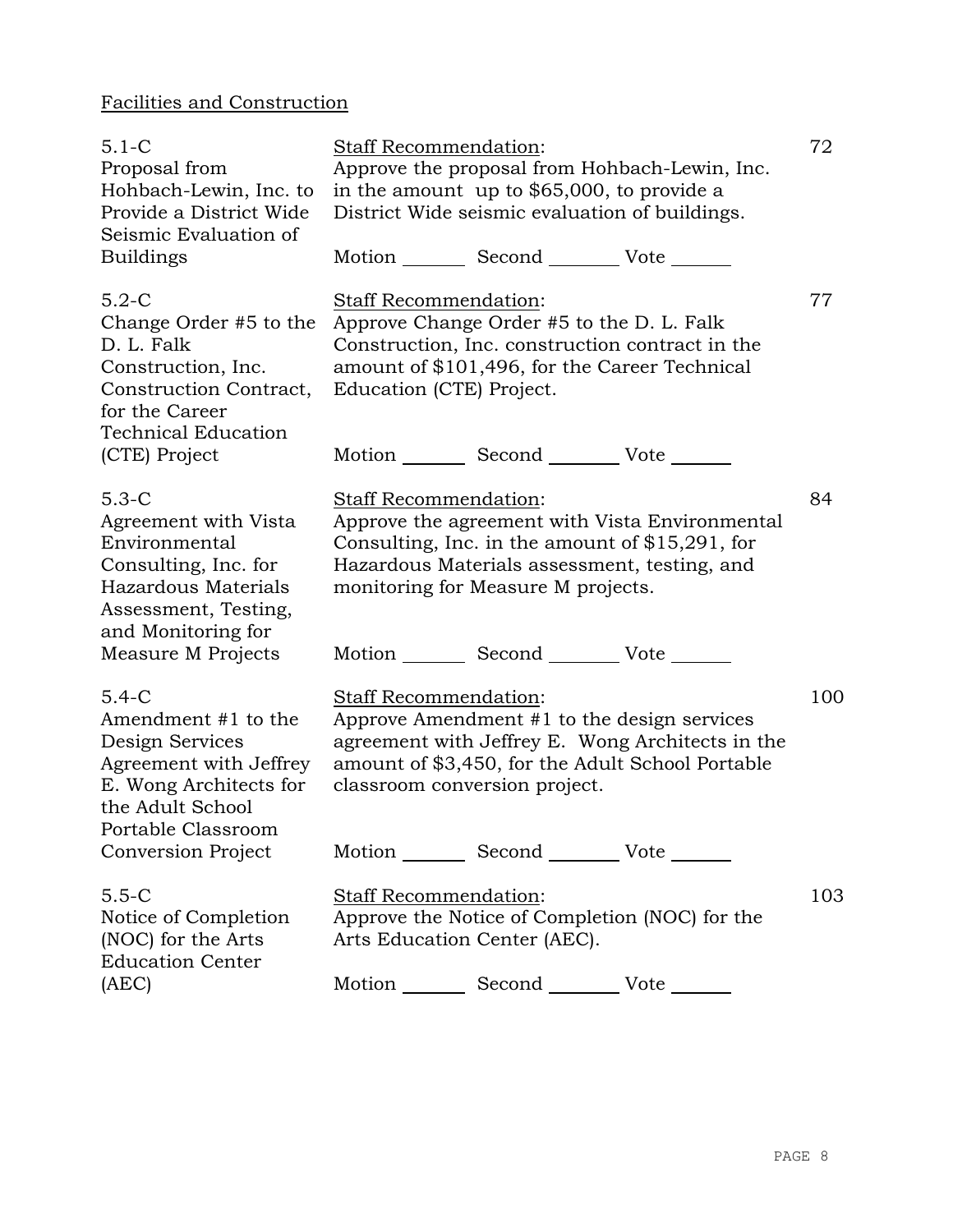| $5.6-C$<br>D. L. Falk                          | <b>Staff Recommendation:</b><br>Change Order #6 to the Approve Change Order #6 to the D. L. Falk<br>Construction, Inc. construction contract in the | 105 |  |  |
|------------------------------------------------|-----------------------------------------------------------------------------------------------------------------------------------------------------|-----|--|--|
| Construction, Inc.<br>Construction Contract,   | amount of \$88,980, for the Career Technical<br>Education (CTE) Renovation Project.                                                                 |     |  |  |
| for the Career                                 |                                                                                                                                                     |     |  |  |
| <b>Technical Education</b><br>(CTE) Renovation | Motion<br>Second<br>Vote                                                                                                                            |     |  |  |
| Project                                        |                                                                                                                                                     |     |  |  |

# **9:10-9:20PM ACTION ITEMS**

These items are presented for action at this time. Some may have been reviewed at a previous meeting.

| 4.1-A                      | <b>Staff Recommendation:</b> |                                          |                                             | 111 |
|----------------------------|------------------------------|------------------------------------------|---------------------------------------------|-----|
| Resolution #11-37          |                              |                                          | Adopt Resolution #11-37 Temporary Borrowing |     |
| <b>Temporary Borrowing</b> |                              | between Funds for fiscal year 2011-2012. |                                             |     |
| between Funds for          |                              |                                          |                                             |     |
| Fiscal Year 2011-2012      | Motion                       | Second                                   | Vote                                        |     |

## **9:20-9:40PM CONFERENCE ITEMS**

These items are submitted for advance planning and to assist the Board in establishing future agenda items. The Board may, however, take action on the following:

| $4.1-CF$                   | <b>Staff Recommendation:</b> |                                            |      | 114 |
|----------------------------|------------------------------|--------------------------------------------|------|-----|
| <b>Contracted Services</b> |                              | Approve contracted services agreement      |      |     |
| Agreement Procedures       |                              | procedures for amounts of \$5,000 or less. |      |     |
| For Amounts For            |                              |                                            |      |     |
| $$5,000$ or Less           | Motion                       | Second                                     | Vote |     |

## **9:40-9:45PM INFORMATION ITEMS**

These items are intended to keep the Board informed on various District business matters which do not require action by the Board.